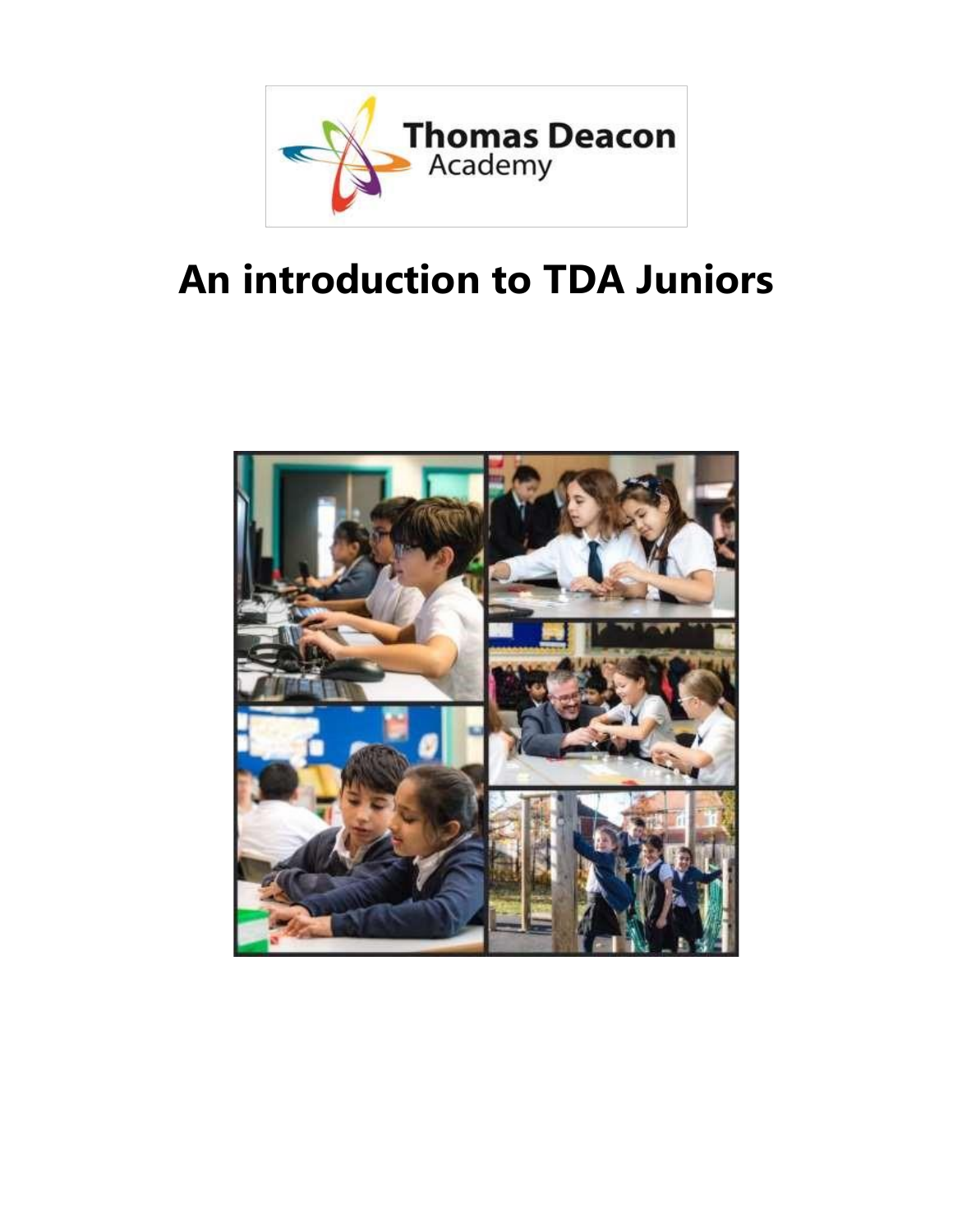#### **Welcome**

A warm welcome to TDA Juniors (TDAJ), part of the Thomas Deacon Academy. We have an excellent staff team dedicated to ensuring every child succeeds, learns and flourishes. We put high quality teaching and learning at the heart of what we do.



We are able to provide the best of primary education, blended with the best of specialist teaching, resources and facilities available from the secondary part of the Academy.

We aim, not to just prepare children to be 'ready' for secondary education, but to give them the knowledge, skills and aptitudes to excel in the next stage of their education as confident, well-rounded individuals.

We look forward to working with you and your family in the future.

Lucy Burks Head of Juniors.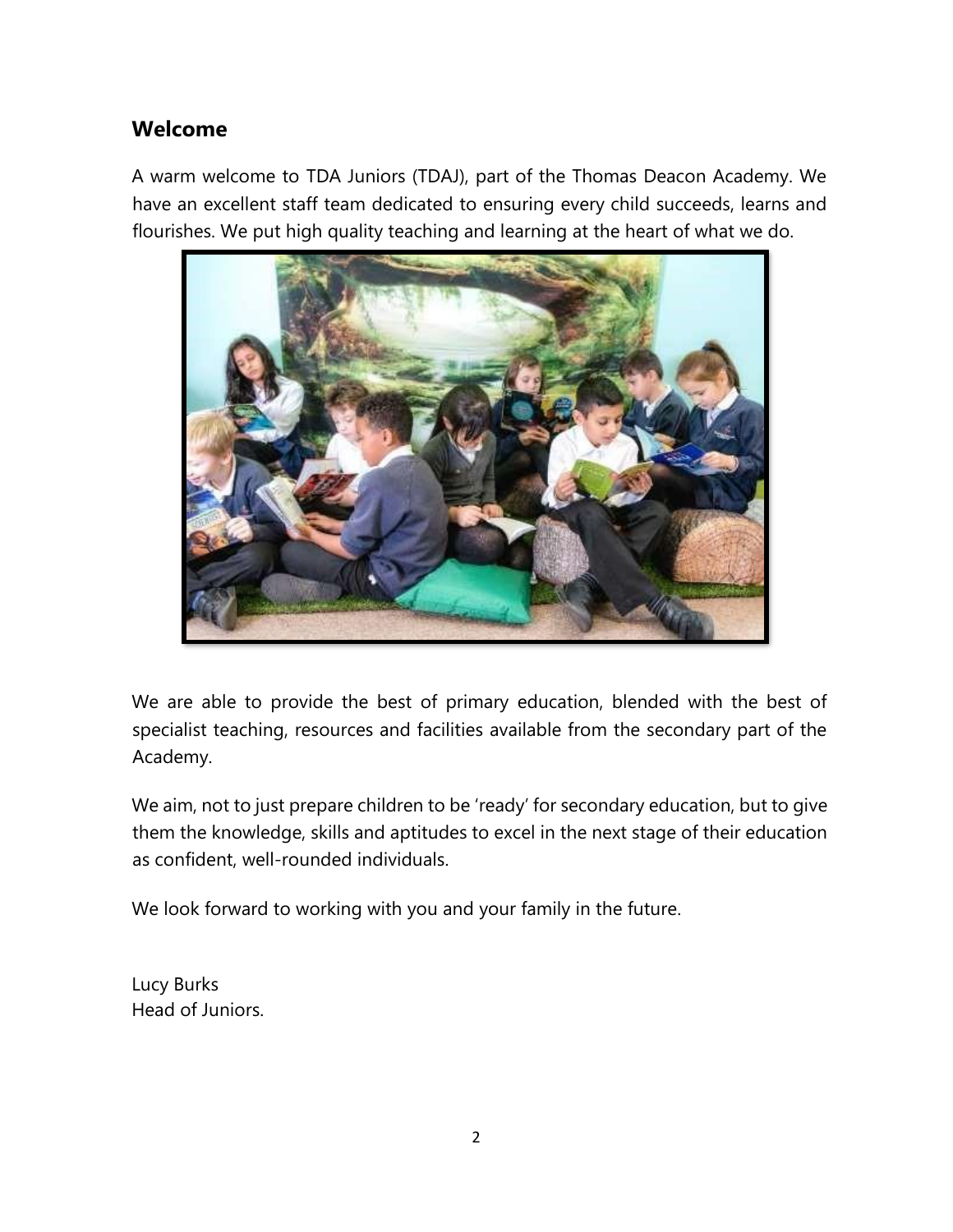#### **Introduction**

TDAJ, located in the heart of Peterborough is part of the Thomas Deacon Academy. The Junior School opened in September 2014 in a new, purpose-built premises on the Thomas Deacon Academy site.

TDAJ provides high quality teaching and meaningful learning, within a caring, primary school environment for junior aged children (Year 3 to Year 6.)



We opened with 90 children in Year 3 in September 2014, and in September 2017, the Juniors was at 370 children from Year 3 to Year 6. Children at the Juniors will automatically have a place in the Secondary phase of the Academy when they reach Year 7. This means that Thomas Deacon Academy now offers children the opportunity for an all through education, from Year 3 to the end of the 6th Form in Year 13.

TDAJ has a primary-style day and ethos, with a morning playtime, and dedication lunchtime and children in classes with the same class teacher. We provide excellent pastoral care and have very positive relationships between staff and children.

We aim for high academic standards and for children to become confident, inquisitive learners who are ready to thrive in the next stage of their education.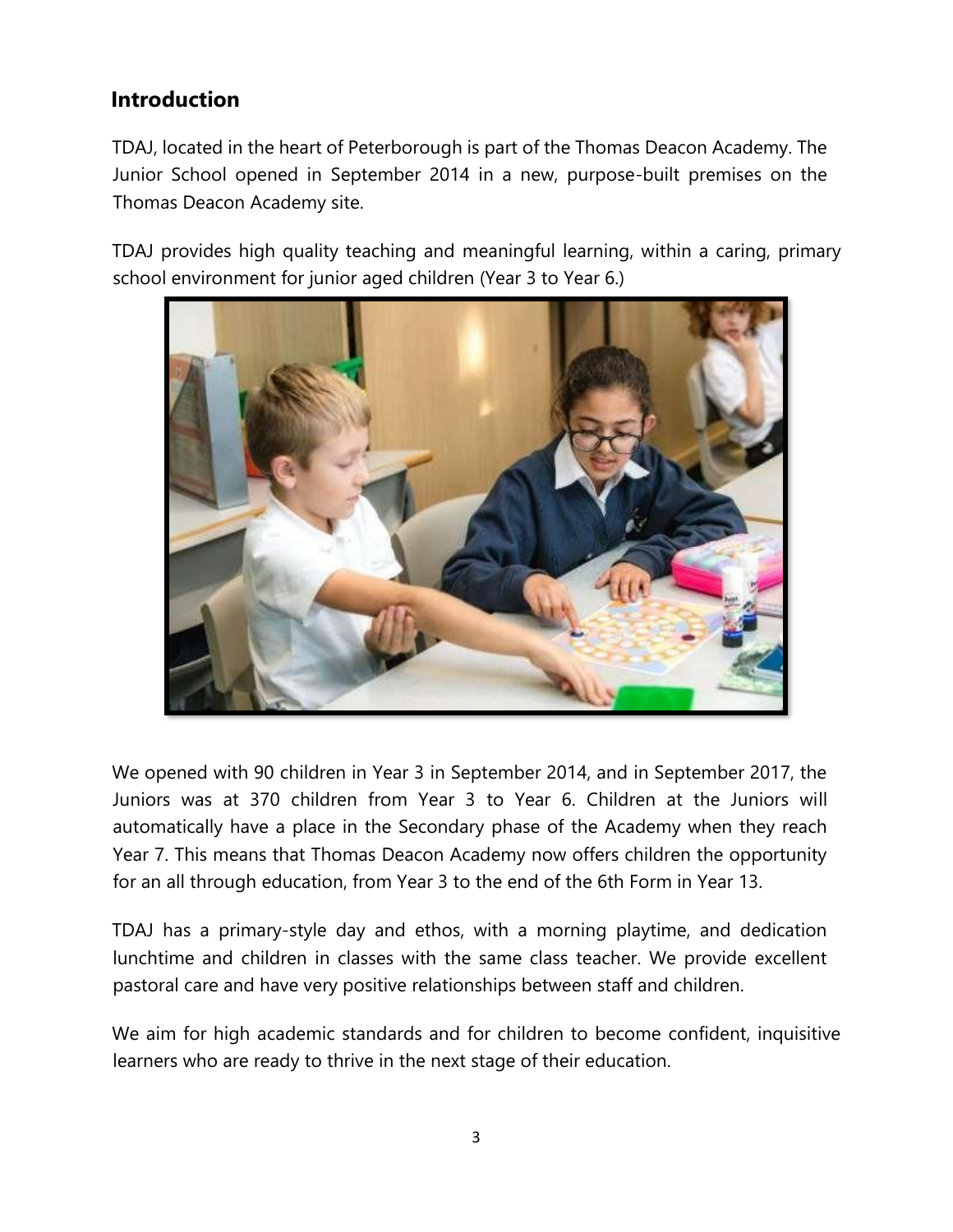TDAJ provides a broad, balanced primary curriculum. The curriculum builds upon the learning and progress these children have made in infant school and makes use of the subject expertise and facilities of the Secondary Phase to enhance, enrich and extend the curriculum. Children in TDAJ benefit from expert teaching in a range of subjects from specialist teachers, including physical education and the expressive arts.

Places at TDAJ are offered to children in Year 2 at Queen's Drive Infants and then offered based on distance from Thomas Deacon Academy for children attending other schools.

## **TDA Values**

All members of our learning community follow the TDA values of Trust, Discipline and Aspiration.

#### **Trust**

*We are honest.*

We do what we say we'll do and do not make excuses. We are loyal and have the courage to do the right thing.

#### **Discipline**

*We never give up.* 

We remain positive so that we have the strength to persevere with even the hardest work. We expect discipline from ourselves and others: we are respectful, polite and courteous.

## **Aspiration**

*We want the very best.*

We have an unwavering focus on results and do all we can to create a culture of success. We drive to get better at things that matter.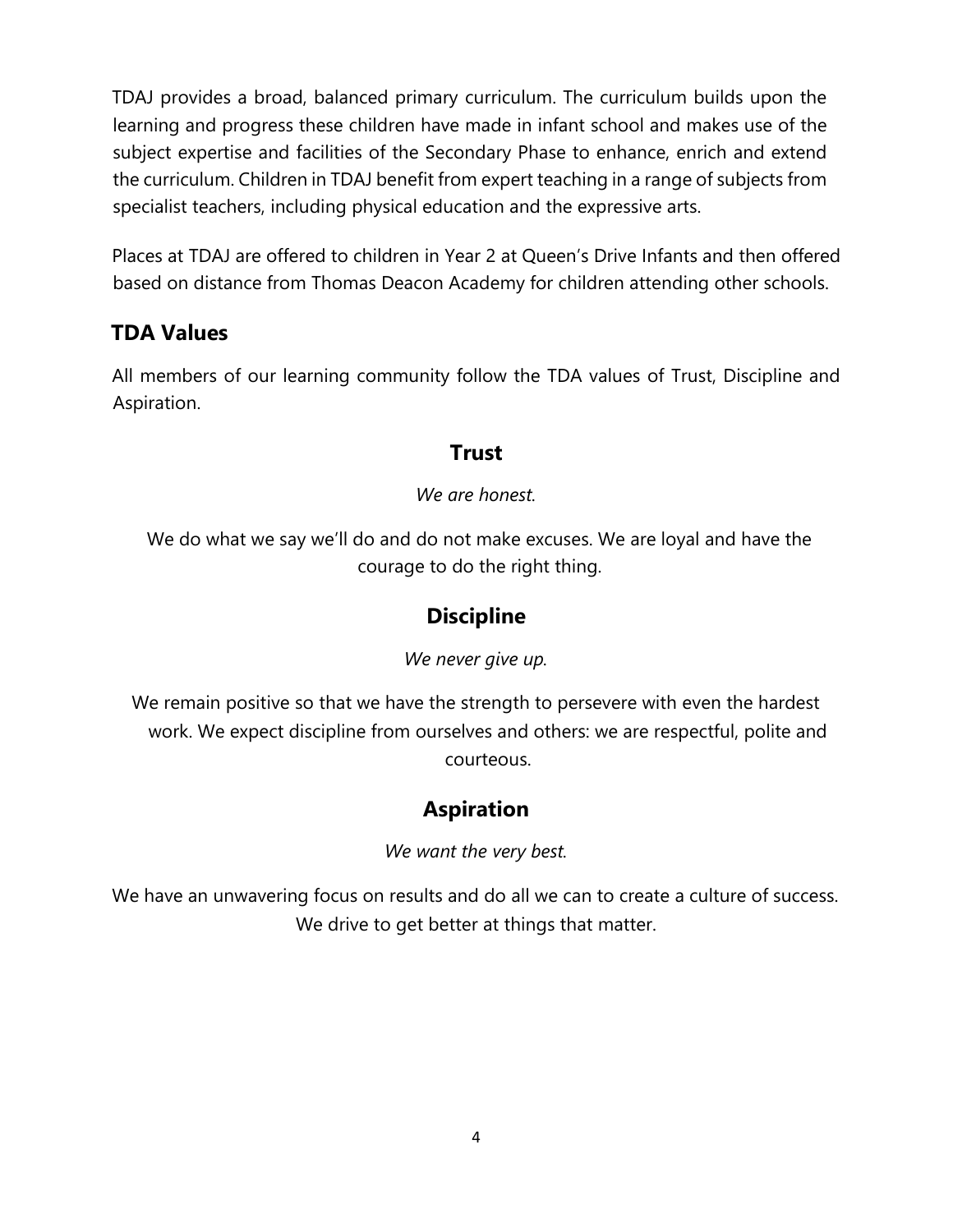#### **Facilities and Environment**

The Junior building is a new, spacious, light, self-contained primary school, which is separate from the existing Secondary Phase building. TDAJ provides a high quality teaching and learning environment with twelve classrooms, breakout spaces, one-to-one group rooms, a multi-use hall, a technology and computing room, library and large, safe playground.



All classrooms are well equipped and have interactive whiteboards. Children have access to iPads to support their learning. Large corridors act as breakout spaces and are used for small group work. Each corridor has over twenty computers for children to use to help their learning and a room for additional support.

The Junior building has a large hall which is used for assemblies, dance, drama, PE and it is where children eat their midday meal. High quality school dinners are cooked on site in the modern kitchen and many children choose to have a hot dinner each day.

A dedicated computing and technology room provides an additional space for technology, art, science and food technology. The Junior building also has an ICT suite to allow the effective teaching of computing.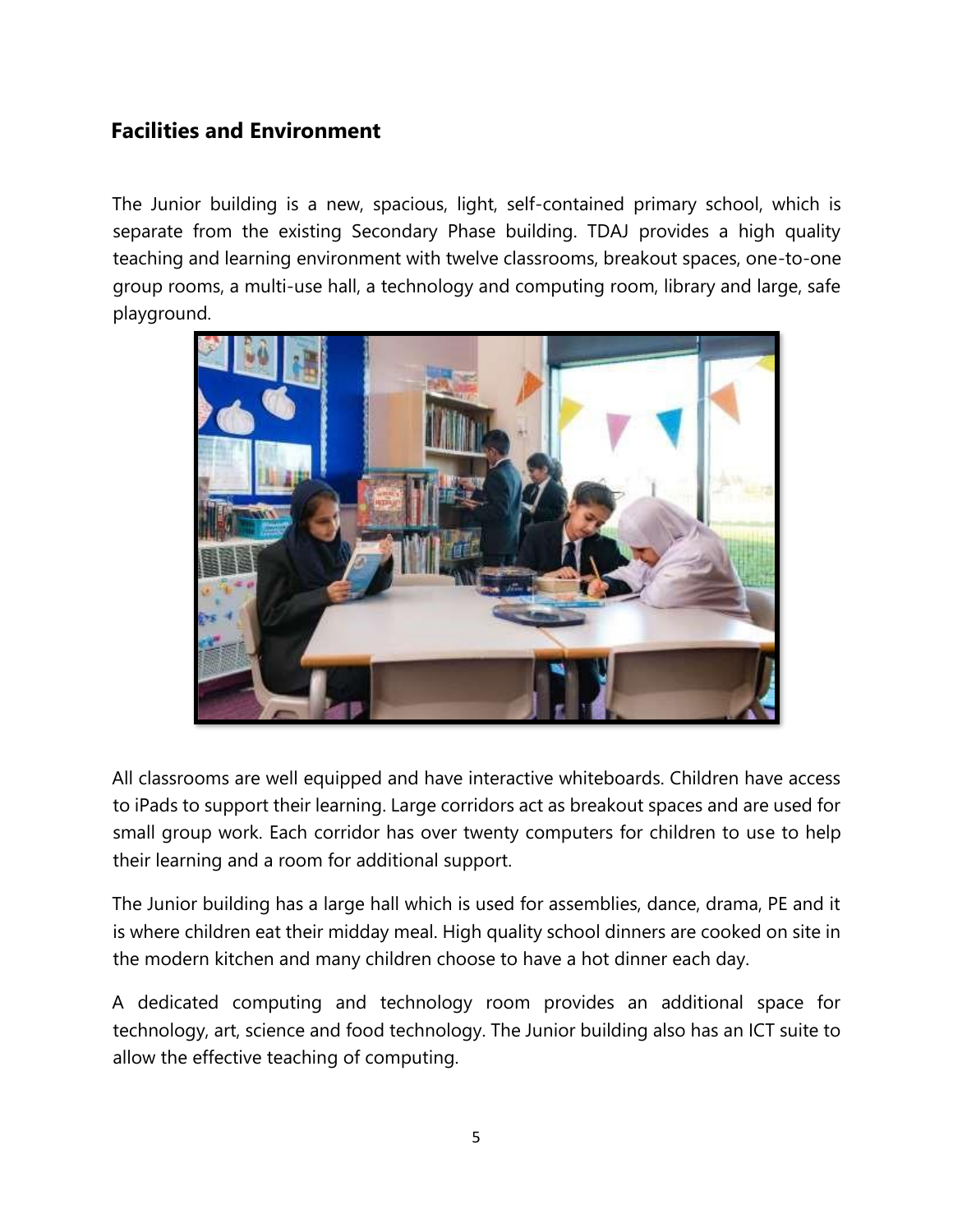Reading is a vital part of the curriculum, and TDAJ has a well-resourced library to support the teaching of reading and to promote a love of books.

Children have access to a large, exciting playground for playtimes, lunchtimes and as part of the learning environment.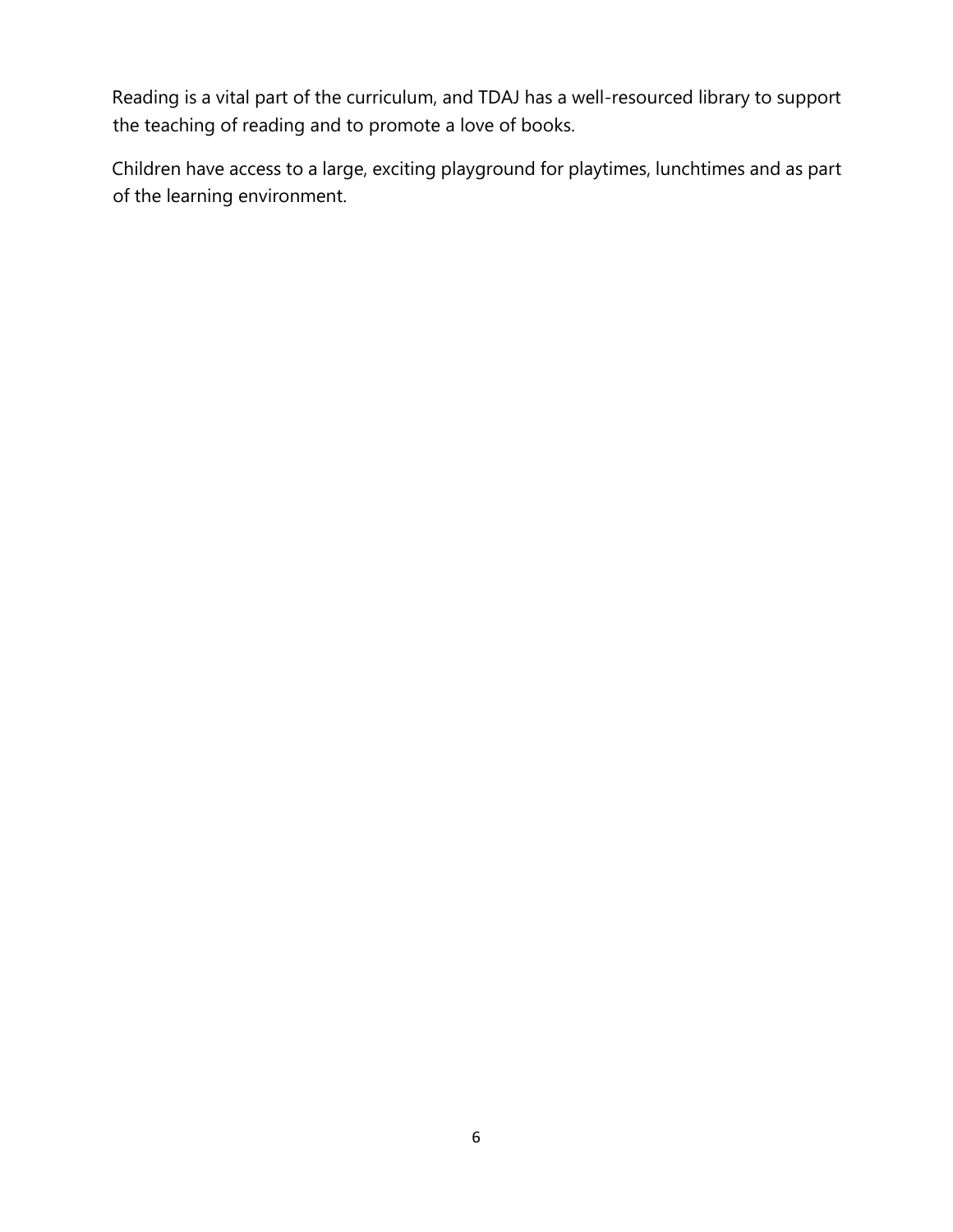# **The TDAJ Day**

The day at TDAJ is staggered with that of the main Academy to reduce congestion at the start and the end of the day.

| 7:40 a.m.                                                                           | <b>Breakfast Club</b>                                                                                                              |
|-------------------------------------------------------------------------------------|------------------------------------------------------------------------------------------------------------------------------------|
| 8:40 a.m.                                                                           | Playground gates open - children and parents can come onto the<br>playground. Children are supervised from 8:40 on the playground. |
| 8:50 a.m.                                                                           | Classroom doors open for early morning work.                                                                                       |
| 9:00 a.m.                                                                           | Morning register (after this time, children are late) and lessons begin.                                                           |
|                                                                                     | Morning lessons with a 15-minute playtime.<br>12:00 –12:45 p.m. Yr.3 lunch time. Afternoon register and afternoon lessons begin.   |
| 12:00 – 12:45 p.m. Yr.4 lunch time. Afternoon register and afternoon lessons begin. |                                                                                                                                    |
| $12:30 - 1:15$ p.m.                                                                 | Yr.5 lunch time. Afternoon register and afternoon lessons begin.                                                                   |
| $12:30 - 1:15$ p.m.                                                                 | Yr.6 lunch time. Afternoon register and afternoon lessons begin.                                                                   |
| 3:10 p.m.                                                                           | End of the formal day.                                                                                                             |
| 3:10-4:10 p.m.                                                                      | <b>Enrichment Clubs</b>                                                                                                            |

3:00-5:15 p.m. After School Club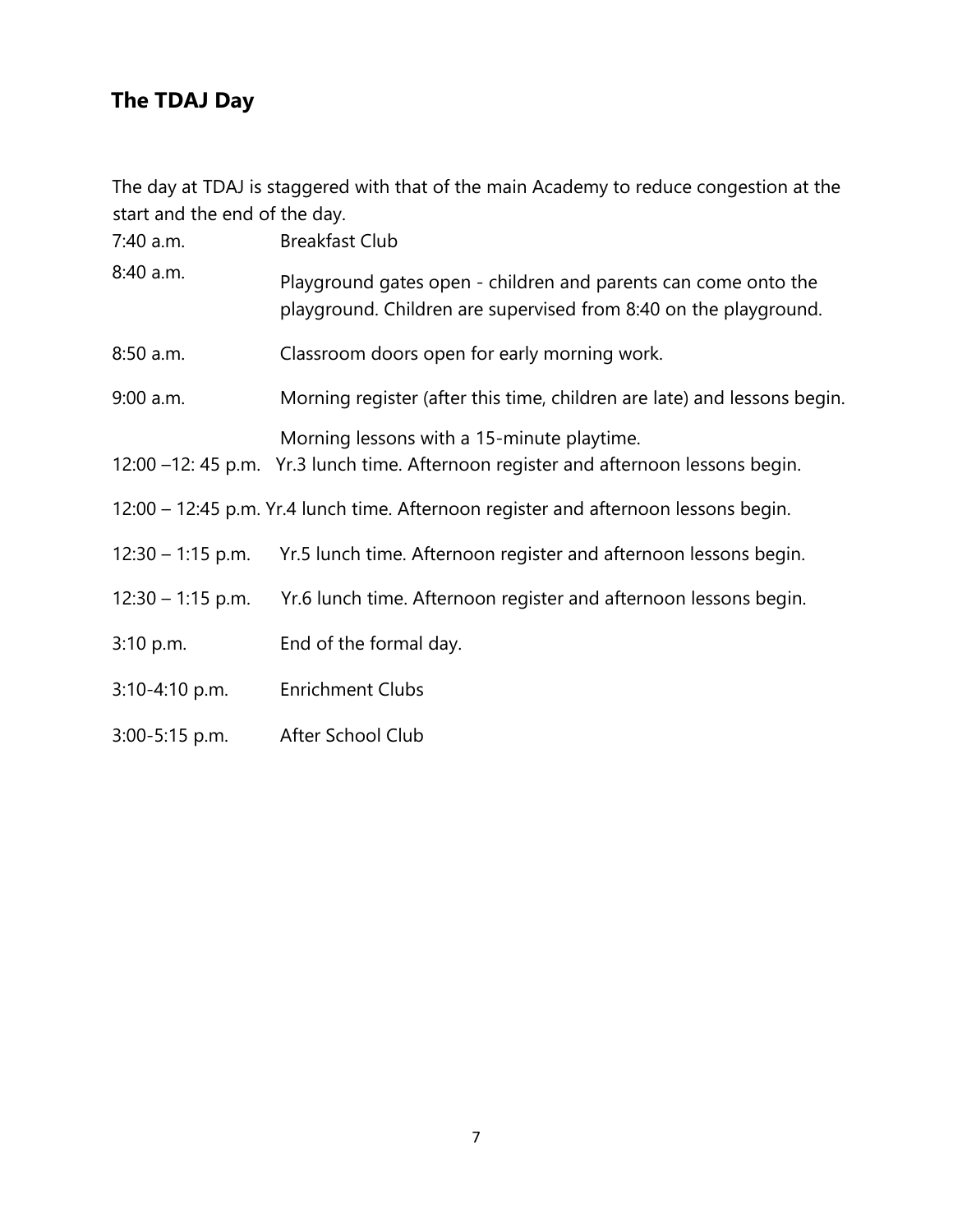

There is no vehicle access to the Junior Building. There is pedestrian access via Queen's Gardens, Park Crescent and from Nottingham Way.

If dropping off by car, then please park in the main visitors' car park from the Queen's Gardens entrance and then walk to the Junior Building. This makes for a much safer drop off and pick up. We ask that families help to be good neighbours and do not park, or drop children off on Queen's Gardens.

The gates open at 8:40 a.m. and children can come onto the playground. The playground is supervised at this time and children can be left on the playground or you may choose to wait with your child.

Classroom doors open at 8:50 a.m. and children come into classes at this time and complete early morning work, read or respond to marking in their books.

At 9:00 a.m. the playground gates close and registers start. If a child arrives after this time, then they are late.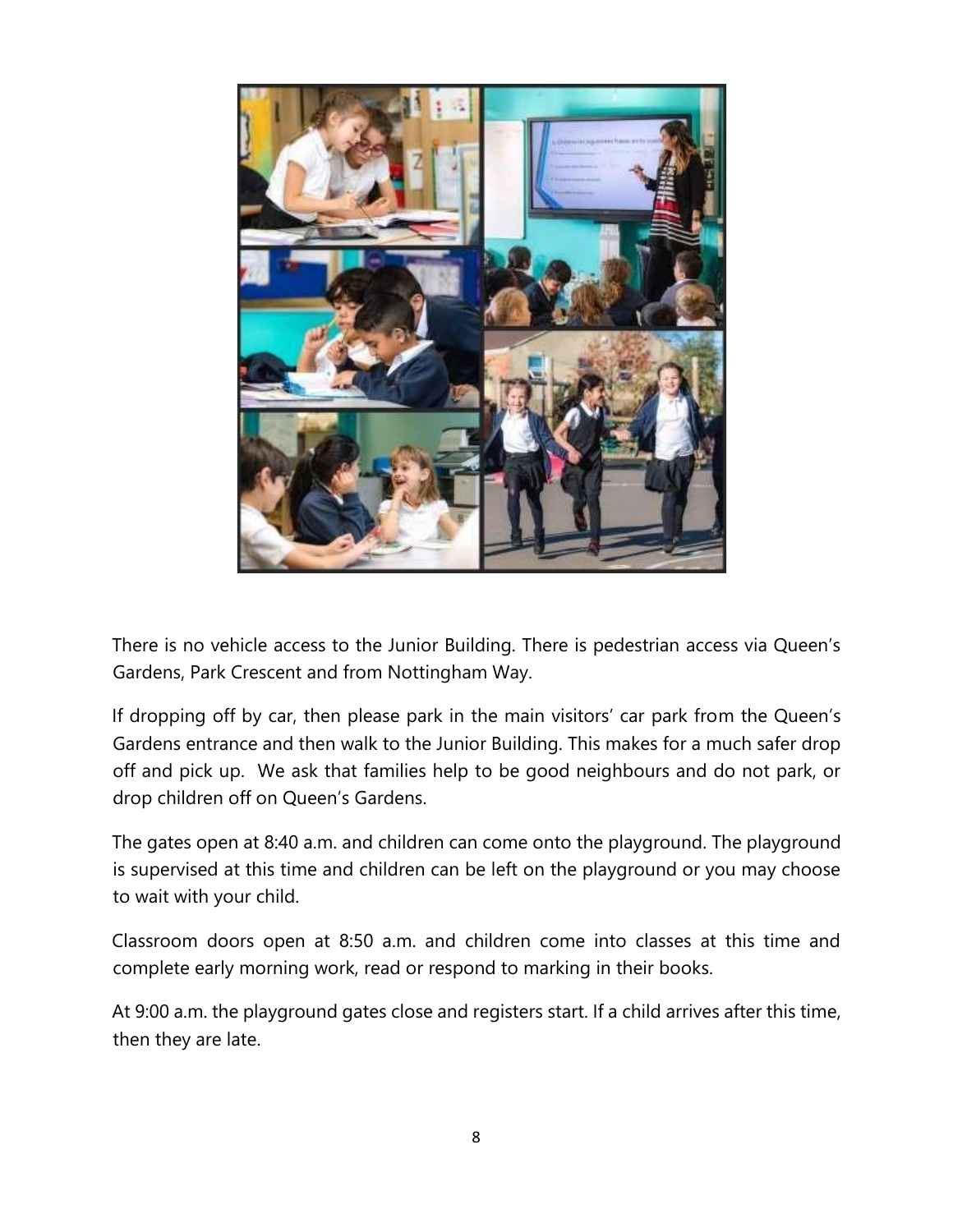# **Ofsted**

The Juniors was inspected as part of the whole Academy in September 2019. We were one of the first schools to be inspected under the new Ofsted Inspection Framework. The whole Academy was graded as good in all categories and good overall, with inspectors making the following comments about the Juniors in the final report:

- Pupils get along well. Many told us how much they value the care and attention of the adults who work with them.
- In the junior school, pupils who find reading difficult get expert help so they can catch up. This support continues for as long as pupils need it.
- Pupils in the junior school study a wide range of subjects. The curriculum in these subjects is well thought out.
- Inspectors saw pupils behaving well and working hard in their lessons and around the buildings in the junior and senior schools.
- Pupils told inspectors that they are happy and feel safe.
- Pupils' work is of a good and improving quality.
- Pupils are confident to speak in lessons. Pupils use knowledge from their previous learning.
- Staff look after pupils well and provide impressive opportunities for personal development.
- Teachers have detailed subject knowledge and make good use of it. They think carefully about what order they will teach individual parts of each topic.

The full Ofsted report can be found on the Ofsted Website [\(http://reports.ofsted.gov.uk/\)](http://reports.ofsted.gov.uk/)

## **Curriculum**

The Thomas Deacon Academy Junior curriculum is designed to be broad, balanced, rich and engaging, while focusing on raising basic skills. The curriculum makes full use of the opportunities provided in the local area and in the secondary phase of the Academy.

Each morning the children have a mathematics and English lesson, an assembly and a playtime.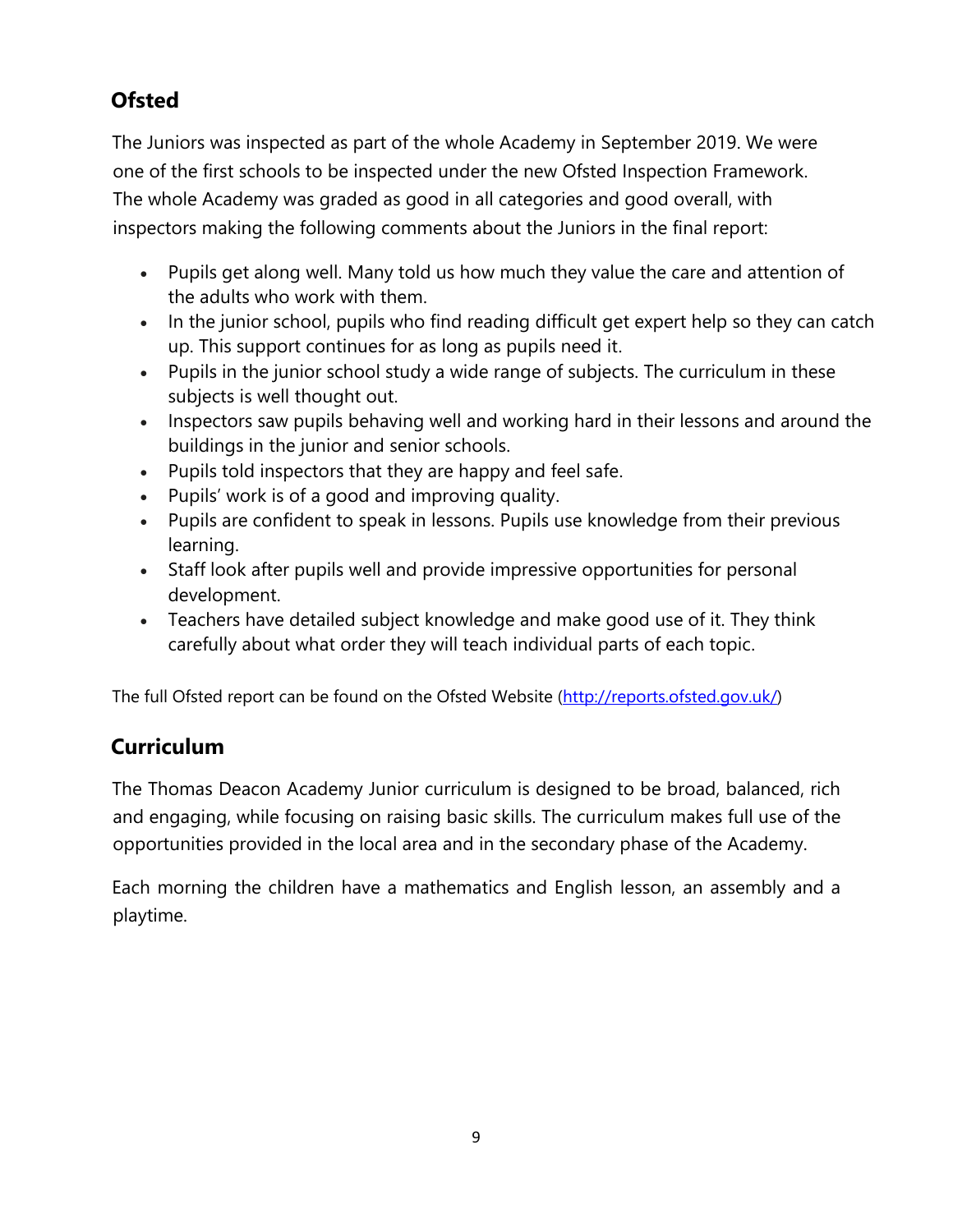

A range of subjects, including languages in Yr.5, art and PE, are delivered by specialist teachers from the Secondary Phase. All children swim as part of the PE curriculum. The rest of the curriculum is taught through cross-curricular topics based on the International Primary Curriculum, which covers the same objectives as the National Curriculum. TDAJ follows the locally agreed syllabus for RE, taught through an enquiry based approach.

#### **Homework**

Homework plays an important part in children's learning at TDAJ and this support is vital in helping children develop their basic skills. Homework in Year 3 is made up of three aspects:

• Reading. Children are expected to read every night for 10-15 minutes. Children have a reading scheme book and a book from our library. We ask parents to make a comment in their child's reading diary each time they hear their child read at home;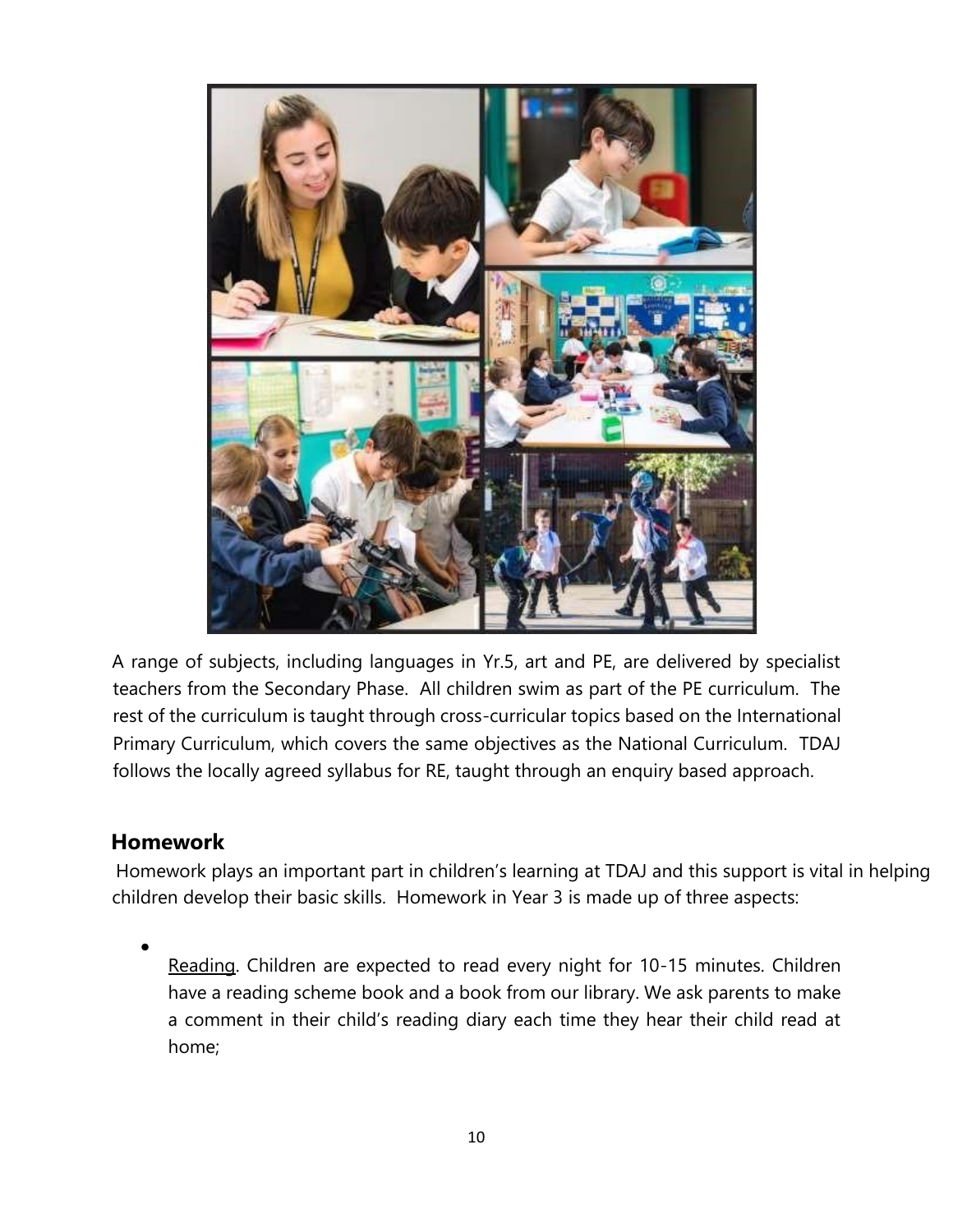- Times tables. By the end of Year 3 we expect children to know their times tables. There is a weekly test and children receive awards as they learn each set of times tables. We expect children to have instant recall of each times table to achieve the award. Children need to spend time practising and learning their tables at home;
- Spellings. Children have a set of spellings to learn each week for a weekly test. Their results are recorded in the children's home-school book, as are the next set of spellings for the children to learn. Children will work on their spellings at school, but will need to practise them at home.



Children in Years 5 and 6 will have Independent Learning Tasks, which are designed to develop self-study and planning skills which children will need for secondary education.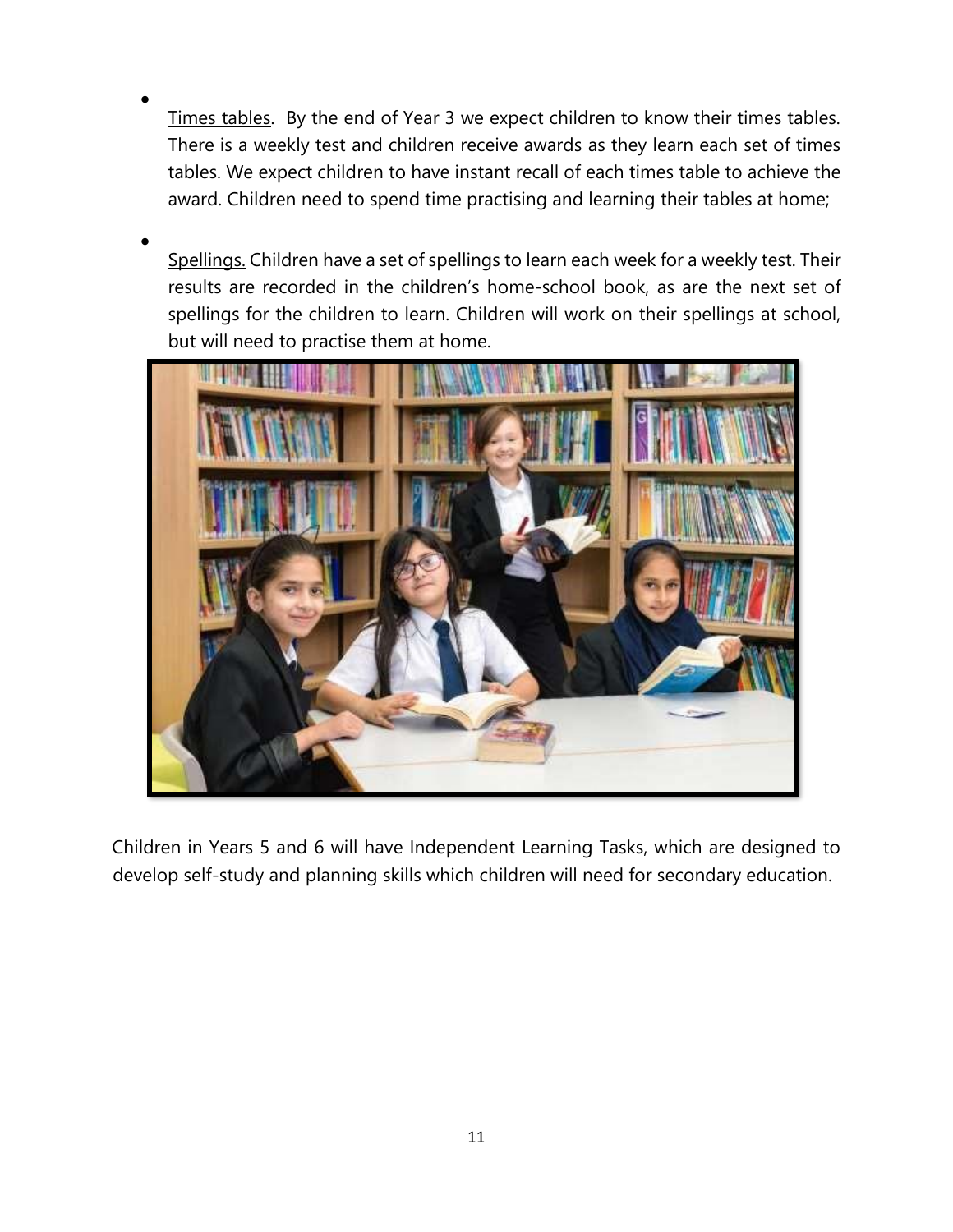#### **Junior Rules**

We have high expectations of behavior at the TDAJ and have four very simple rules which all children are expected to follow:

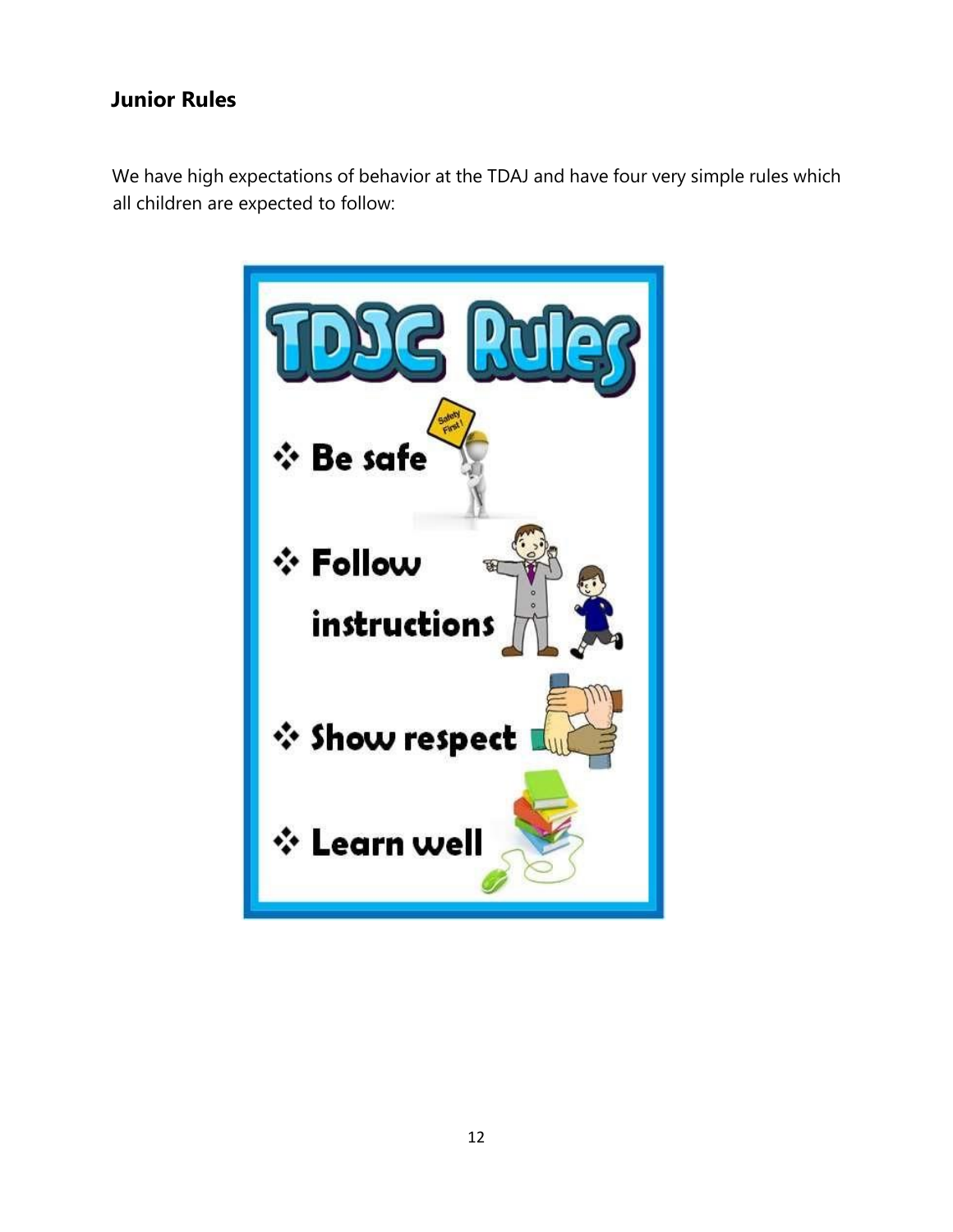## **Power Teaching and Learning**

All of our Literacy and math's lessons are delivered through the power teaching model.

#### **What is Power Teaching?**

A model which provides all teachers with a structure for **how** they deliver their lessons. The learning that is planned for each lesson depends on the group of children and their needs. The model works on the theory that we **learn 95% of what we teach** to someone else.

There are 4 parts to the lesson shown in the diagram below.



**Modelling**: the teacher shows the children what they will be learning that lesson. This lasts a maximum of 5 minutes and the children are actively listening only.

**Guided practice**: the teacher guides the children through the learning using their voice only. The children are doing what they are told to by the teacher.

**Partner practice**: the children work together in pairs to complete activities which relate to the learning from the modelled and guided parts of the lesson.

**Independent application**: the children apply their learning from the first three parts of the cycle independently.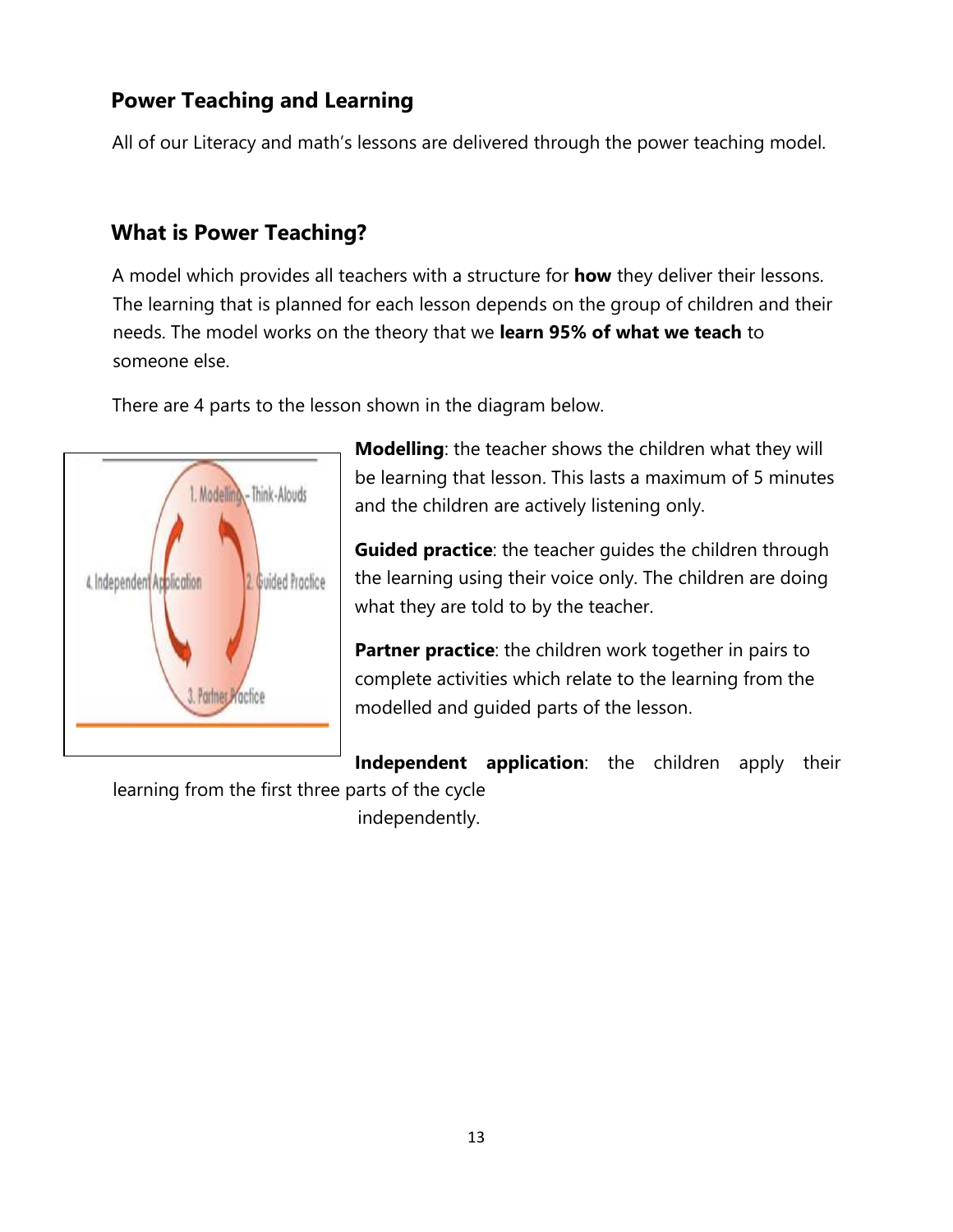## **Catering**

The standard of the catering at the Thomas Deacon Academy Junior is very high. The Junior building has a state-of-the-art modern kitchen and all meals are cooked in house. Currently, around two thirds of children choose to have a hot meal. There is always a choice of two hot meal options, a hot or cold dessert. The cost of a meal is currently £2.30 per day. We encourage all families who are eligible for free school meals to take up this entitlement.

## **Payments to School**

Payment for school dinners, educational visits, music lessons etc., are made via our secure online payment system 'ParentPay'. ParentPay offers you the freedom to make payments whenever and wherever you like, 24 hours a day, 7 days a week – safe in the knowledge that the technology used is of the highest internet security available. Parents will have a secure online account, activated using a unique username and password which will be issued to you from the school office; you will be prompted to change these, and to keep them safe and secure. If you have more than one child at our school, you can create a single account login for all your children.

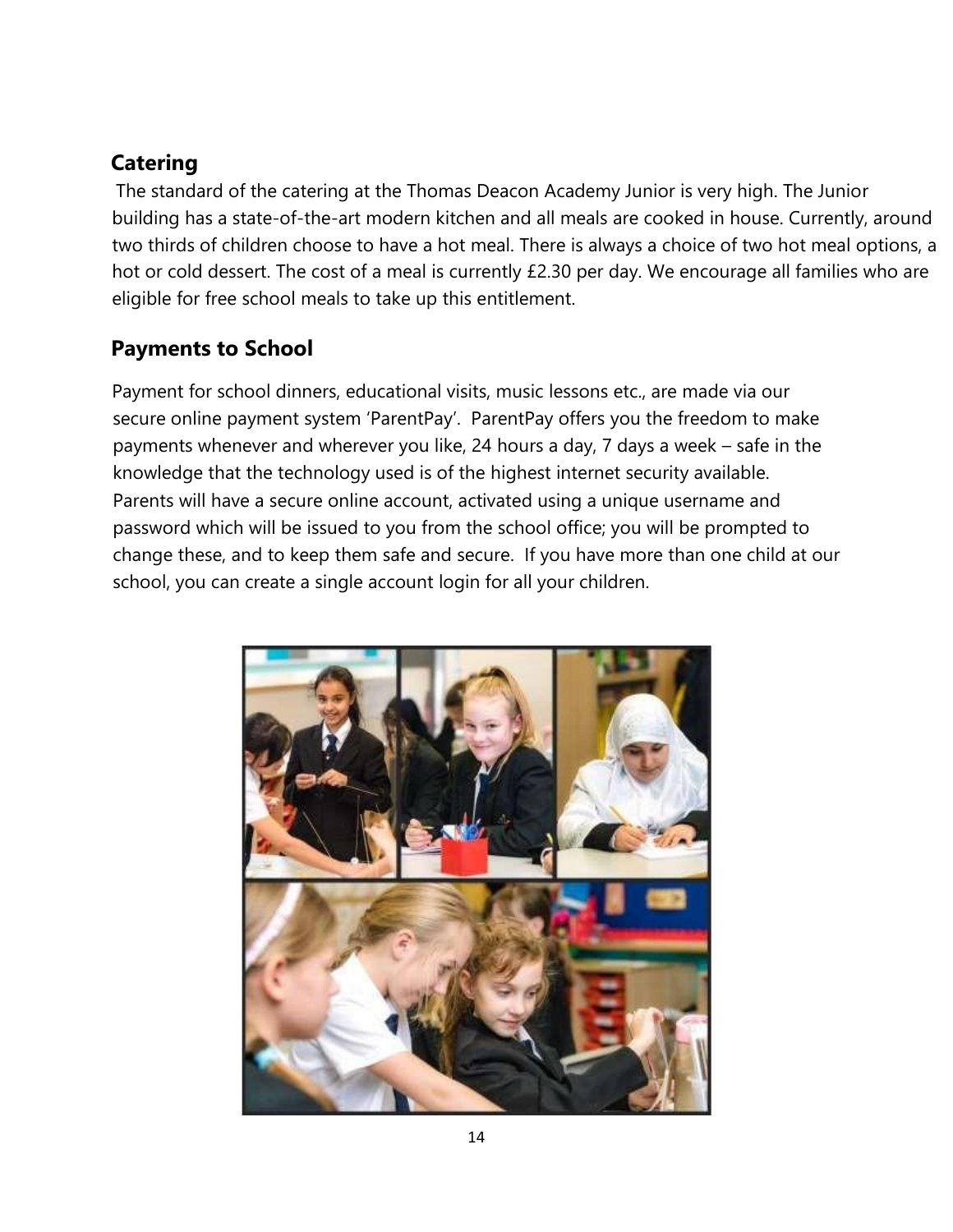## **Uniform**

The Thomas Deacon Academy Juniors uniform for Year 3 and 4 consists of:

- Dark blue jumper or cardigan (with TDA logo)\*
- White shirt/blouse or polo shirt
- Black trousers or skirt
- Black shoes (not trainers or canvas)

In Year 5 and 6 children wear a blazer replacing the jumper and the addition of a Junior TDA tie.

#### Alternative Summer Uniform – From Easter

- Yr.3/4 Girls Summer dress navy and white gingham check (Knee length) White socks; sensible shoes
- Yr.3/4 Boys Black school shorts; white polo shirt; short sleeved white shirt; sensible shoes

#### PE kit

- Black polo shirt (with Thomas Deacon logo)\*  $\Box$  Black shorts or tracksuit bottoms.
- Trainers

\* Items only available through the Academy Shop.

#### **Houses**

Each child will be part of one of the six Houses in the Thomas Deacon Academy, but remain in their own classes with their regular teachers. The Houses system allows children to have their views heard through the House Council system, take part in competitions between Houses and to join with older students for special activities or events.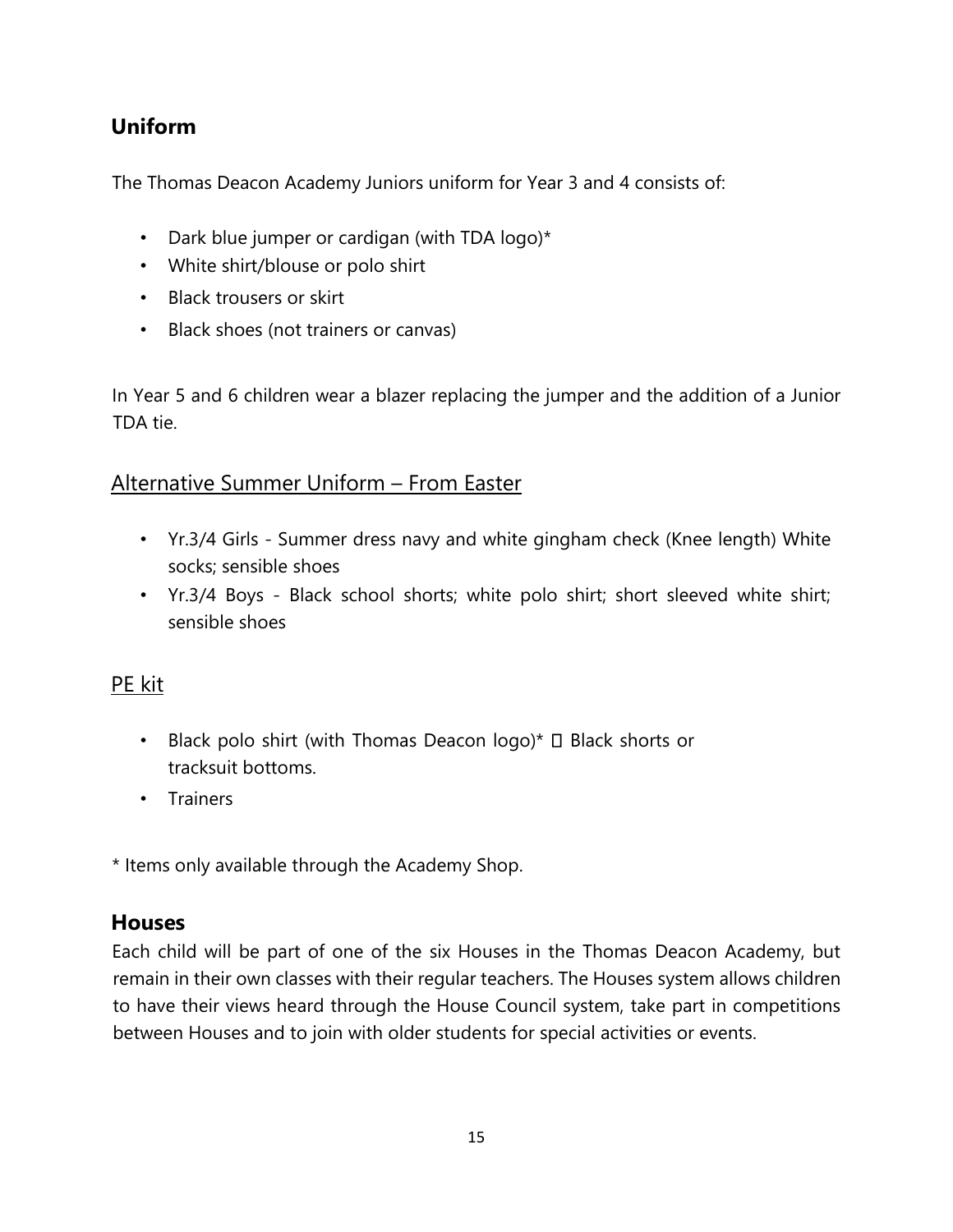#### **Enrichment Activities**

TDAJ offers a range of clubs run by specialist staff to support different areas of the curriculum. A variety of clubs are offered to the children for example:

- Football club
- Multi skills club
- Netball club
- Gymnastics club
- STEM (Science, Technology, Engineering and Maths) this club gives children the opportunity to work on cross curricular projects involving science, engineering, technology and maths.



Children can also have 1:1 instrument lessons during the day from peripatetic music teachers based in the Secondary Phase. Currently we have children who have piano, violin, brass and guitar lessons. There is a charge for peripatetic music lessons, but these are subsidised.